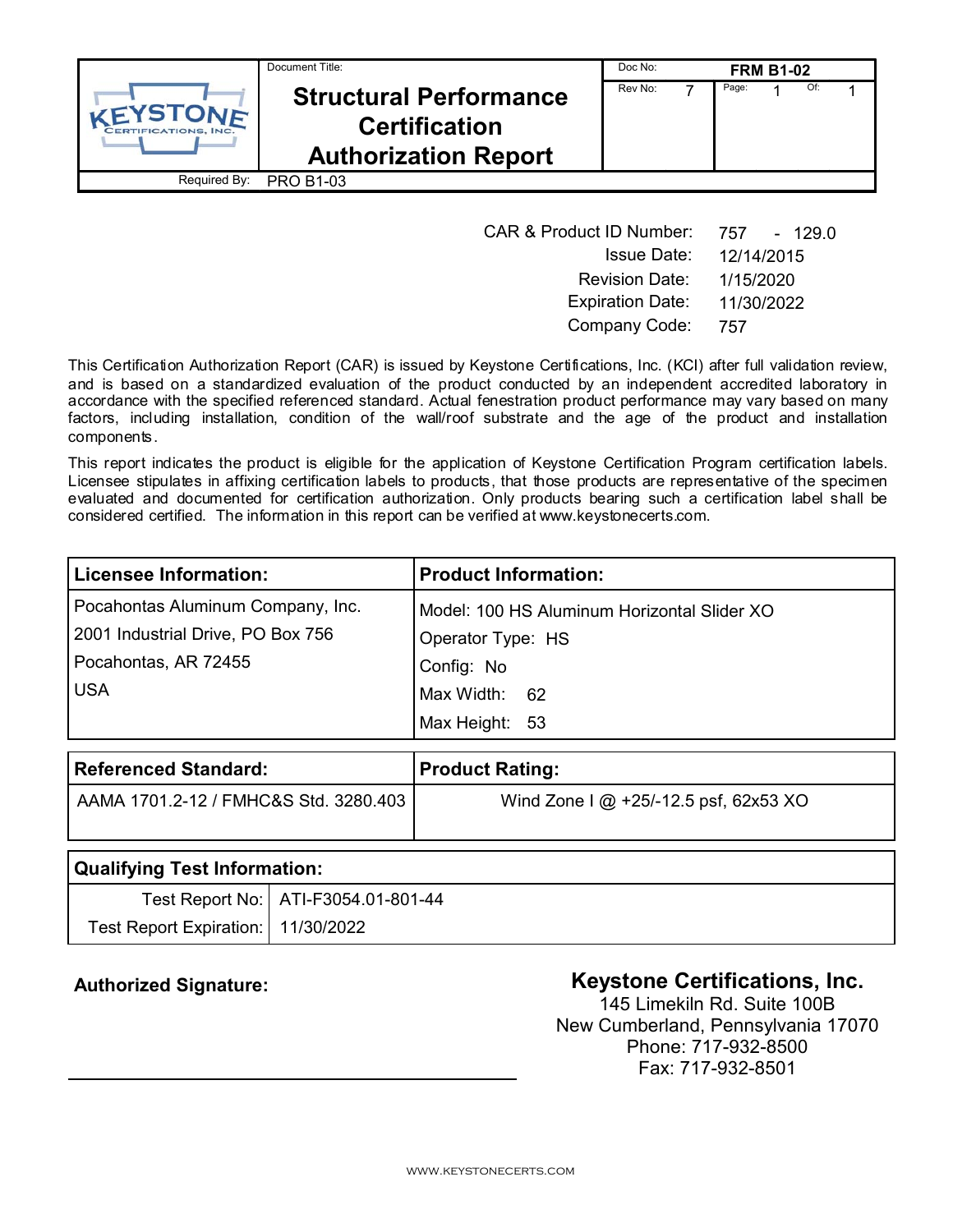| Document Title:                       |                                                                                      | Doc No:<br><b>FRM B1-02</b> |  |       |  |     |  |  |
|---------------------------------------|--------------------------------------------------------------------------------------|-----------------------------|--|-------|--|-----|--|--|
| VEYSTONE<br><b>RTIFICATIONS, INC.</b> | <b>Structural Performance</b><br><b>Certification</b><br><b>Authorization Report</b> | Rev No:                     |  | Page: |  | Of: |  |  |
| Required By:                          | <b>PRO B1-03</b>                                                                     |                             |  |       |  |     |  |  |

| <b>CAR &amp; Product ID Number:</b> | - 130.0<br>757 |
|-------------------------------------|----------------|
| <b>Issue Date:</b>                  | 12/14/2015     |
| <b>Revision Date:</b>               | 1/15/2020      |
| <b>Expiration Date:</b>             | 11/30/2022     |
| Company Code:                       | 757            |

This Certification Authorization Report (CAR) is issued by Keystone Certifications, Inc. (KCI) after full validation review, and is based on a standardized evaluation of the product conducted by an independent accredited laboratory in accordance with the specified referenced standard. Actual fenestration product performance may vary based on many factors, including installation, condition of the wall/roof substrate and the age of the product and installation components.

This report indicates the product is eligible for the application of Keystone Certification Program certification labels. Licensee stipulates in affixing certification labels to products, that those products are representative of the specimen evaluated and documented for certification authorization. Only products bearing such a certification label shall be considered certified. The information in this report can be verified at www.keystonecerts.com.

| <b>Licensee Information:</b>      | <b>Product Information:</b>                 |
|-----------------------------------|---------------------------------------------|
| Pocahontas Aluminum Company, Inc. | Model: 100 HS Aluminum Horizontal Slider XO |
| 2001 Industrial Drive, PO Box 756 | Operator Type: HS                           |
| Pocahontas, AR 72455              | Config: No                                  |
| <b>USA</b>                        | Max Width: 46                               |
|                                   | Max Height: 27                              |

| <b>Referenced Standard:</b>           | <b>Product Rating:</b>             |
|---------------------------------------|------------------------------------|
| AAMA 1701.2-12 / FMHC&S Std. 3280.403 | Wind Zone III $@$ 48 psf, 46x27 XO |
|                                       |                                    |

| Qualifying Test Information:         |                                       |  |  |  |
|--------------------------------------|---------------------------------------|--|--|--|
|                                      | Test Report No:   ATI-F3054.01-801-44 |  |  |  |
| Test Report Expiration:   11/30/2022 |                                       |  |  |  |

# Authorized Signature: **Authorized Signature: Keystone Certifications, Inc.**

145 Limekiln Rd. Suite 100B New Cumberland, Pennsylvania 17070 Phone: 717-932-8500 Fax: 717-932-8501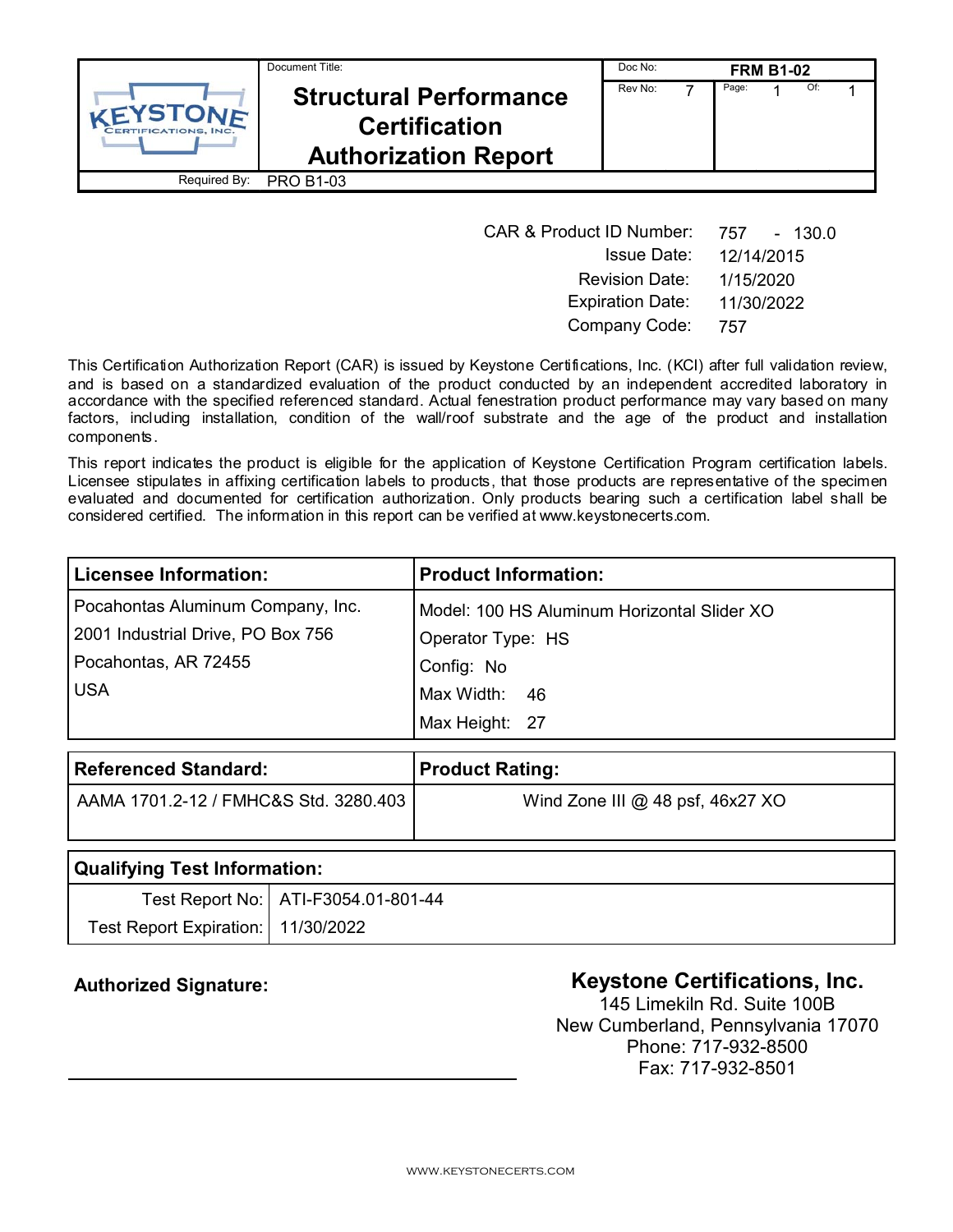



## **TEST REPORT**

### **Report No.**: F3054.01-801-44

### **Rendered to**:

# POCAHONTAS ALUMINUM COMPANY, INC. Pocahontas, Arkansas

### **PRODUCT TYPE**: Horizontal Slider **SERIES/MODEL**: 100

## **SPECIFICATION**:

AAMA 1701.2-02, *Voluntary Standard for Utilization in Manufactured Housing for Primary Windows and Sliding Glass Doors.*

> **Test Date**: 11/14/15 **Report Date**: 11/30/15 **Record Retention End Date:** 11/14/19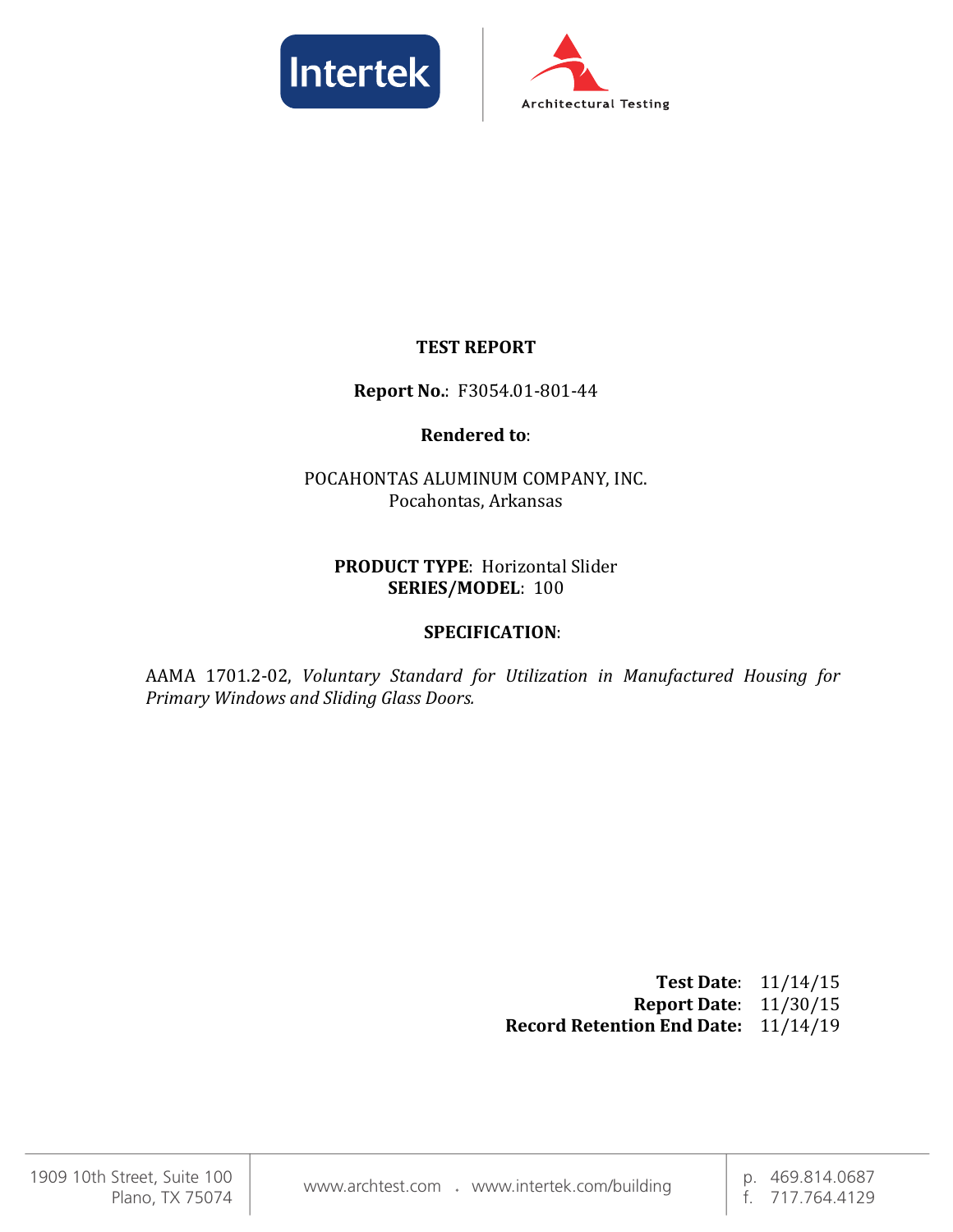



- **1.0 Report Issued To**: Pocahontas Aluminum Company, Inc. 2001 Industrial Drive P.O Box 756 Pocahontas, Arkansas 72455
- **2.0 Test Laboratory**: Intertek-ATI 1909 10th Street Suite 100 Plano, Texas (469) 814-0687

#### **3.0 Project Summary**:

- **3.1 Product Type**: Aluminum Horizontal Slider
- **3.2 Series/Model**: 100
- **3.3 Compliance Statement**: Results obtained are tested values and were secured by using the designated test method(s). The sample tested successfully met the performance requirements listed in the referenced specification(s).
- **3.4 Test Date**: 11/14/2015
- **3.5 Test Record Retention End Date**: All test records for this report will be retained until November 14, 2019.
- **3.6 Test Location**: Intertek-ATI testing facility in Plano, Texas.
- **3.7 Test Sample Source**: The test specimen was provided by the client.
- **3.8 List of Official Observers**:

| Name          | <b>Company</b>              |
|---------------|-----------------------------|
| Clint Barnett | Architectural Testing, Inc. |
| Ken Akins     | Pocahontas Aluminum Company |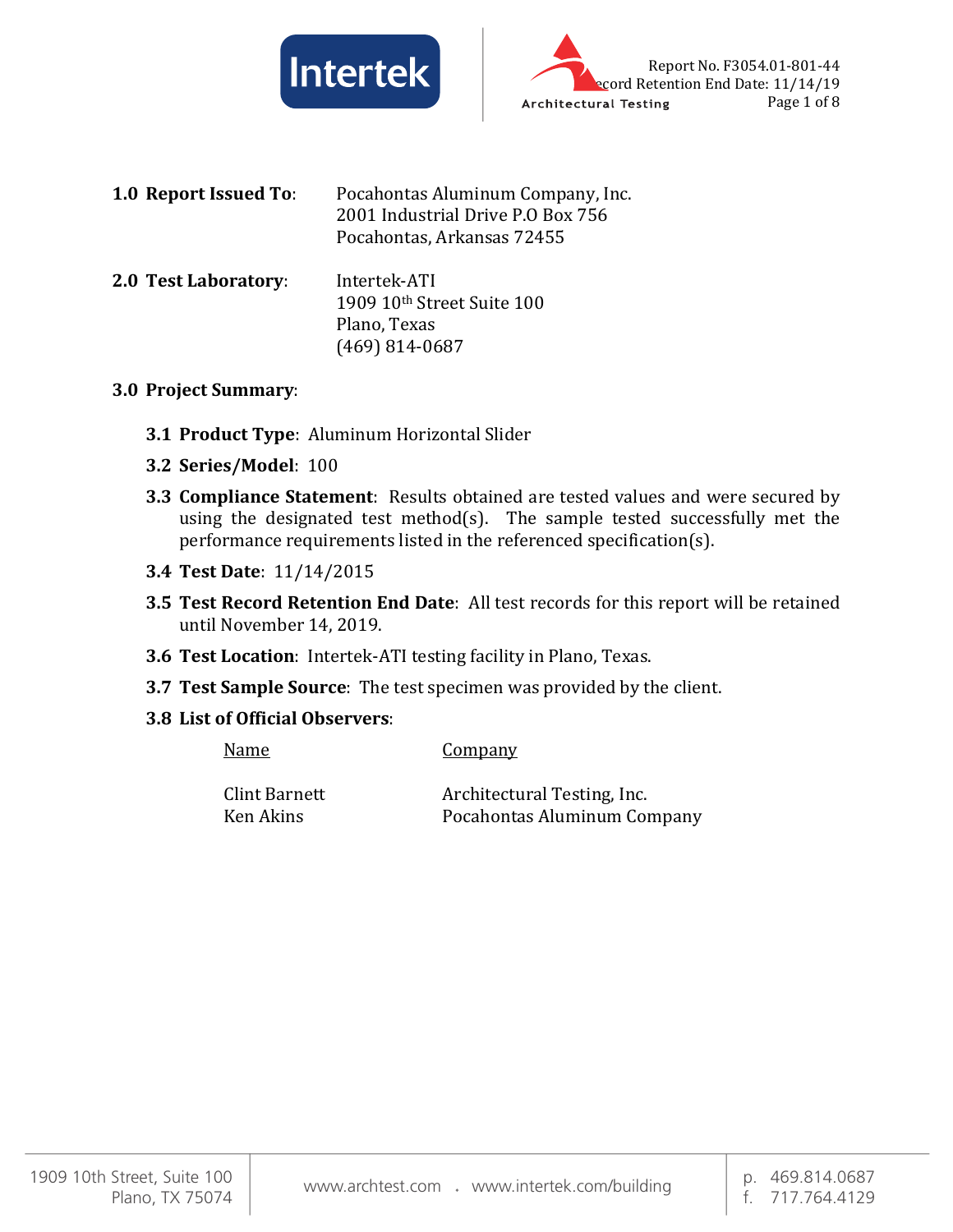

# **4.0 Test Specification(s)**:

AAMA 1701.2-02, *Voluntary Standard for Utilization in Manufactured Housing for Primary Windows and Sliding Glass Doors.*

## **5.0 Test Specimen Description**:

#### **5.1 Product Sizes**:

#### **Test Specimen #1**

| <b>Overall Area:</b>                     |             | Width<br>Height |             |            |
|------------------------------------------|-------------|-----------------|-------------|------------|
| 2.1 m <sup>2</sup> (23 ft <sup>2</sup> ) | millimeters | inches          | millimeters | inches     |
| Overall size                             | 1575        |                 | 1346        | 53         |
| Sash                                     | 794         | $31 - 1/4$      | 1327        | $52 - 1/4$ |
| Screen                                   | 787         |                 | 1321        |            |

### **Test Specimen #2**

| <b>Overall Area:</b>                    | Width       |            | Height      |            |  |
|-----------------------------------------|-------------|------------|-------------|------------|--|
| $0.84 \text{ m}^2$ (9 ft <sup>2</sup> ) | millimeters | inches     | millimeters | inches     |  |
| Overall size                            | 1168        |            | 686         | 27         |  |
| Sash                                    | 591         | $23-1/4$   | 629         | $24 - 3/4$ |  |
| Screen                                  | 578         | $22 - 3/4$ | 660         | 26         |  |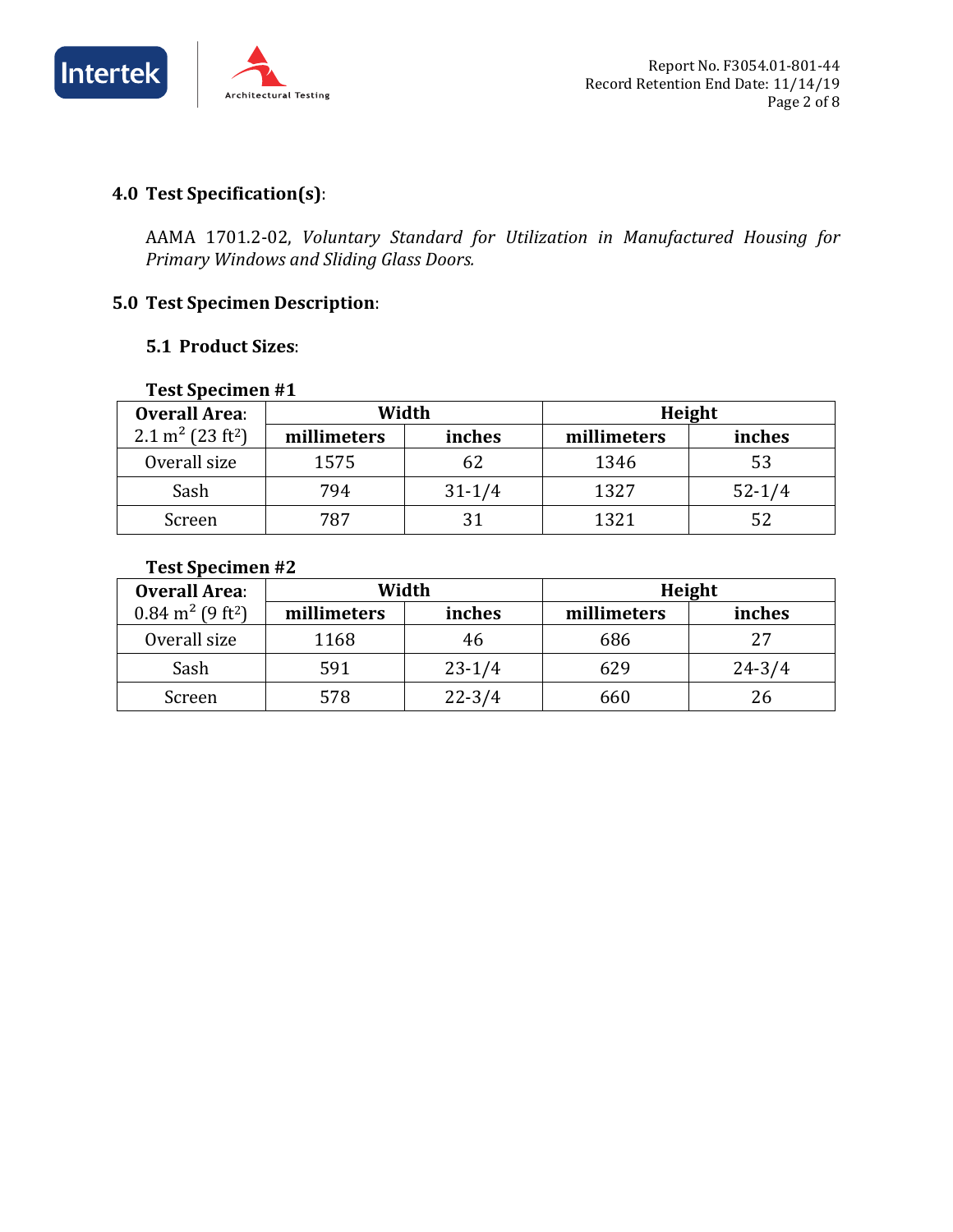



# **5.0 Test Specimen Description**: (Continued)

#### **5.2 Frame Construction**:

| <b>Frame Member</b> | <b>Material</b>                 | <b>Description</b> |
|---------------------|---------------------------------|--------------------|
| All members         | Mill finish aluminum   Extruded |                    |

|                 | <b>Joinery Type</b> | <b>Detail</b>                                                                    |
|-----------------|---------------------|----------------------------------------------------------------------------------|
| Frame corners   | Coped and butted    | Coped, butted, sealed, and fastened using one<br>#6 x 1" Phillips pan head screw |
| Fixed interlock | Coped and butted    | Fastened to each jamb using one $#6 \times 1/2"$ pan<br>head screw               |

# **5.3Sash Construction**:

| <b>Sash Member</b> | <b>Material</b>                 | <b>Description</b> |
|--------------------|---------------------------------|--------------------|
| All members        | Mill finish aluminum   Extruded |                    |

|             | <b>Joinery Type</b> | <b>Detail</b>                                                                                 |
|-------------|---------------------|-----------------------------------------------------------------------------------------------|
| All corners | Coped and butted    | <sup>1</sup> Coped, butted, sealed, and fastened using one<br>#6 x 1" Phillips pan head screw |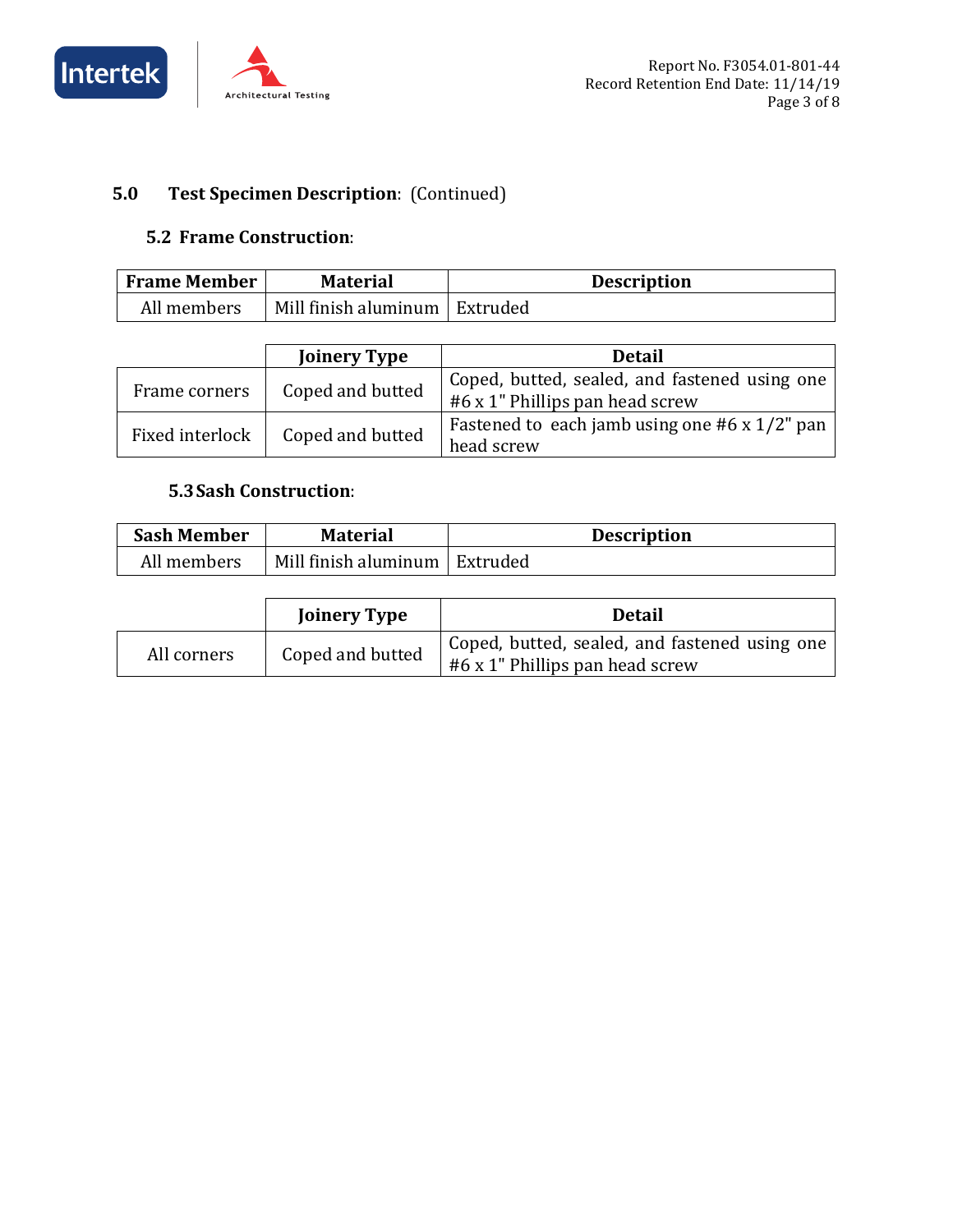



# **5.0 Test Specimen Description**: (Continued)

# **5.4 Weatherstripping**:

| <b>Description</b>                       | Quantity | <b>Location</b>                    |
|------------------------------------------|----------|------------------------------------|
| $\vert$ 0.187" x 0.270" pile with fin    | 2 rows   | Exterior face of stiles            |
| $\vert 0.100'' \times 0.152''$ vinyl fin | 1 row    | Sash top rail, inside of interlock |
| $\vert$ 0.100" x 0.375" vinyl bulb       | 1 row    | Sash stile                         |

**5.5 Glazing**: *No conclusions of any kind regarding the adequacy or inadequacy of the glass in any glazed test specimen(s) can be made.*

| <b>Glass Type</b> | Glazing       | <b>Glazing Method</b> |
|-------------------|---------------|-----------------------|
| Monolithic        | 3/32 Annealed | Interior Wet Glazed   |

| <b>Location</b>        |          | <b>Daylight Opening</b> | <b>Glass Bite</b>      |      |
|------------------------|----------|-------------------------|------------------------|------|
|                        | Quantity | millimeters             | inches                 |      |
| Sash Specimen #1       |          | 749 x 1295              | $29-1/2 \times 51$     | 0.50 |
| Fixed lite Specimen# 1 |          | 749 x 1295              | $29-1/2 \times 51$     | 0.50 |
| Sash Specimen #2       |          | 546 x 629               | $21-1/2 \times 24-3/4$ | 0.50 |
| Fixed lite Specimen# 2 |          | 546 x 629               | $21-1/2 \times 24-3/4$ | 0.50 |

## **5.6 Drainage**:

| <b>Drainage Method</b> | <b>Size</b>       | <b>Quantity</b> | Location                                                                 |
|------------------------|-------------------|-----------------|--------------------------------------------------------------------------|
| Weep notch             | $3/16$ " x 1-5/8" | -               | Exterior sill leg, 7/8" on center<br>spacing from outside edge of jambs. |

#### **5.7 Hardware**:

| <b>Description</b>    | <b>Ouantity</b> | <b>Location</b> |
|-----------------------|-----------------|-----------------|
| <b>Spring latches</b> |                 | Center Sash     |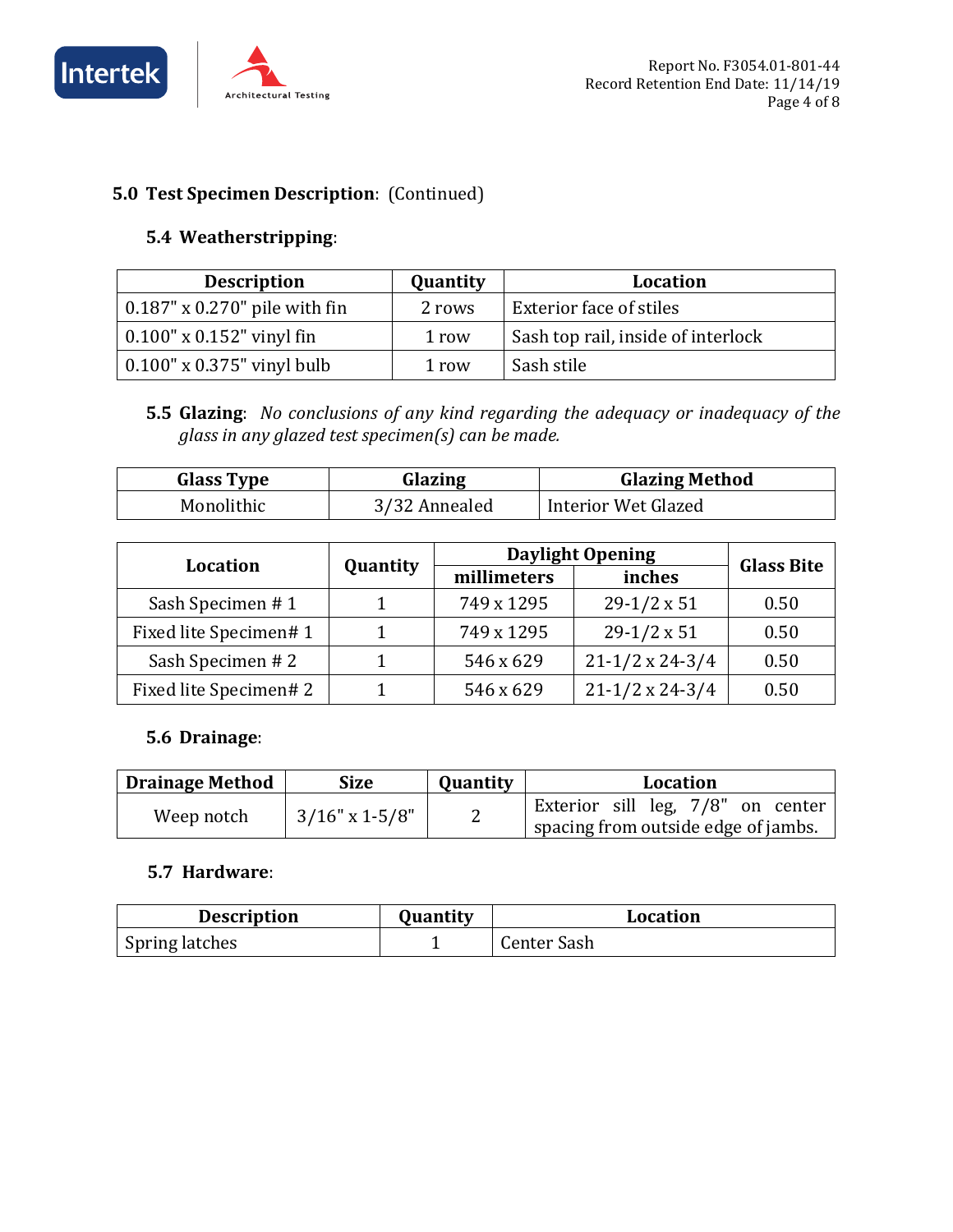



# **6.0Installation**:

The specimen was installed into a Spruce-Pine-Fir wood buck. The rough opening allowed for a 1/4" shim space.

| Location       | <b>Anchor Description</b> | <b>Anchor Location</b>     |  |
|----------------|---------------------------|----------------------------|--|
| Nailing flange |                           | 4" from each corner and 8" |  |
|                | #6 x 1-5/8" screw         | on center thereafter       |  |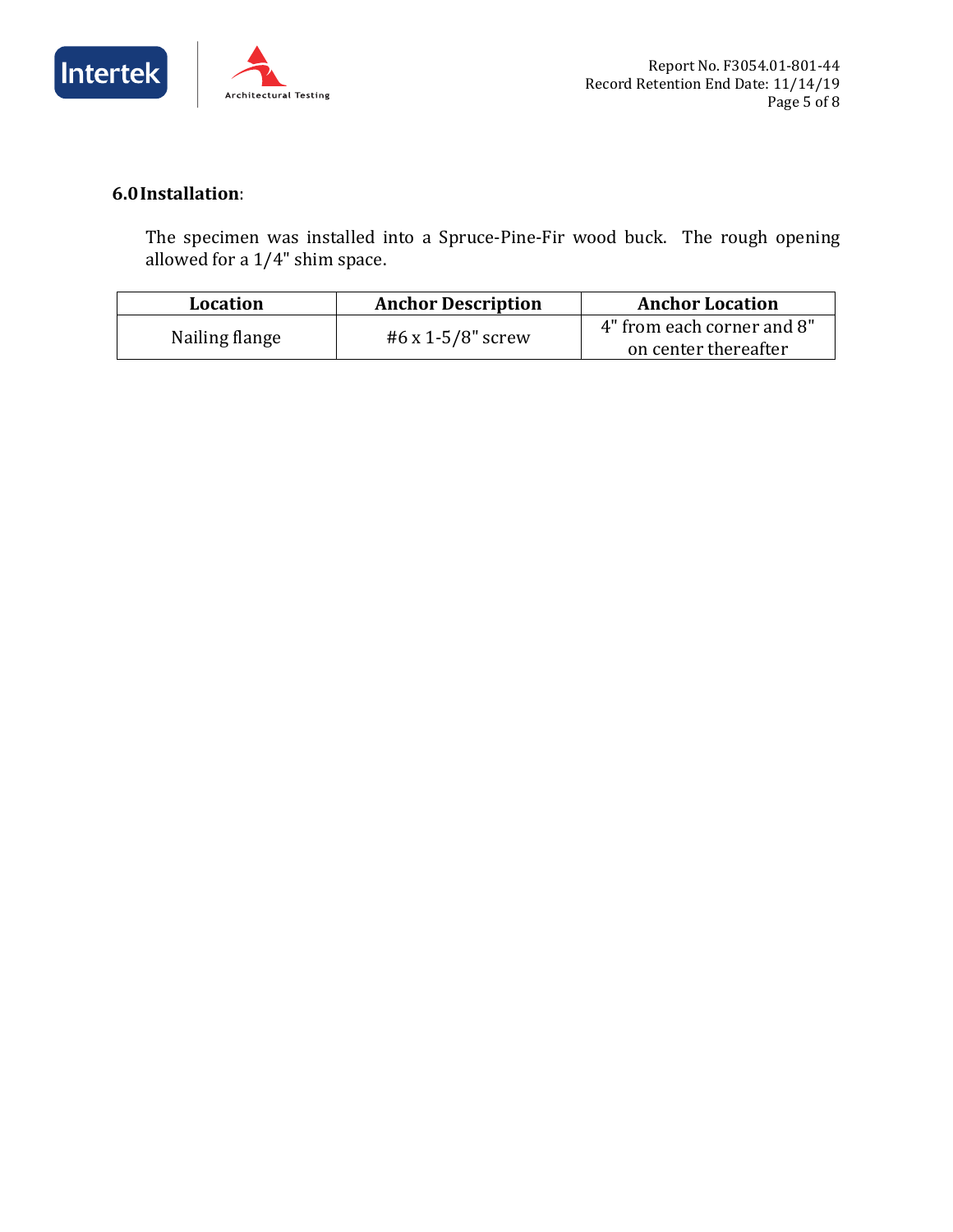



**7.0Test Results**: The temperature during testing was 27°C (70°F). The results are tabulated as follows:

#### **Test Specimen #1 62 x 53**

| <b>Title of Test</b>           | <b>Results</b>                              | <b>Allowed</b>                              | <b>Note</b> |
|--------------------------------|---------------------------------------------|---------------------------------------------|-------------|
| <b>Structural Performance,</b> |                                             |                                             |             |
| per ASTM E 330                 |                                             |                                             |             |
| $+1190$ Pa ( $+25.0$ psf)      |                                             |                                             |             |
| -595 Pa (-12.5 psf)            | Pass                                        | No damage                                   | 2, 3        |
| Air Leakage,                   |                                             |                                             |             |
| per ASTM E 283                 | $2.5 \frac{\text{L}}{\text{s}} \text{/m}^2$ | $2.5 \frac{\text{L}}{\text{s}} \text{/m}^2$ |             |
| at 75 Pa (1.57 psf)            | $(0.50 \text{ cfm}/\text{ft}^2)$            | $(0.5 \text{ cfm}/\text{ft}^2)$ max.        |             |
| <b>Water Penetration,</b>      |                                             |                                             |             |
| per ASTM E 547                 |                                             |                                             |             |
| at 140 Pa (2.92 psf)           | Pass                                        | No leakage                                  |             |

#### **Test Specimen #2 46 x 27**

| <b>Title of Test</b>                      | <b>Results</b> | <b>Allowed</b> | <b>Note</b> |
|-------------------------------------------|----------------|----------------|-------------|
| Optional Performance (24 CFR 3280.305(c)) |                |                |             |
| <b>Uniform Load Structural,</b>           |                |                |             |
| per ASTM E 330                            |                |                |             |
| $+2298$ Pa $(+48.00$ psf                  |                |                |             |
| $-2298$ Pa $(-48.00$ psf                  | Pass           | No damage      |             |

*Note 1: With and without insect screen.*

*Note 2: Loads were held for 10 seconds.*

*Note 3: Tape and film were used to seal against air leakage during structural testing. In our opinion, the tape and film did not influence the results of the test.*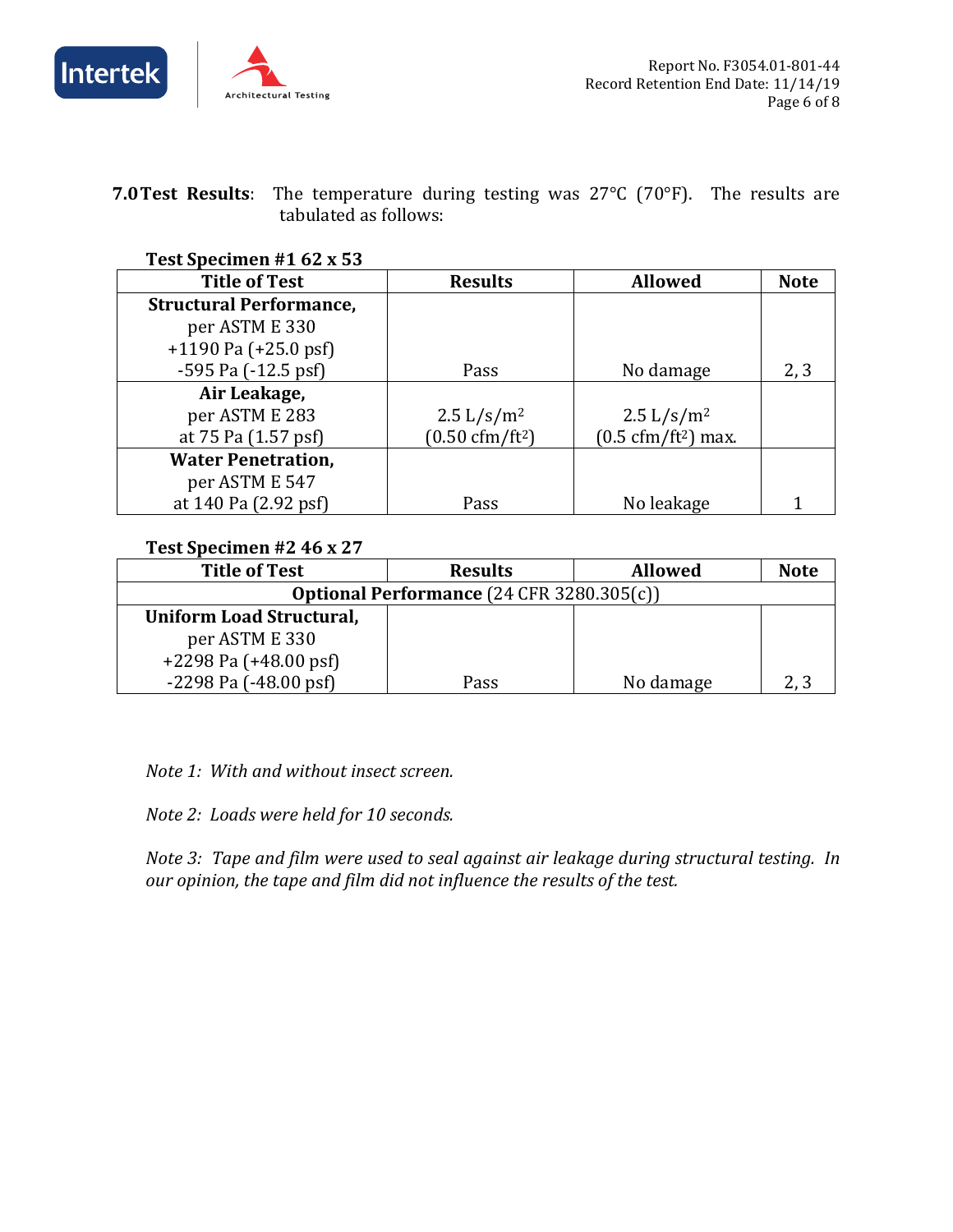



Architectural Testing will service this report for the entire test record retention period. Test records that are retained such as detailed drawings, datasheets, representative samples of test specimens, or other pertinent project documentation will be retained by Architectural Testing, Inc. for the entire test record retention period.

This report does not constitute certification of this product nor an opinion or endorsement by this laboratory. It is the exclusive property of the client so named herein and relates only to the specimen(s) tested. This report may not be reproduced, except in full, without the written approval of Architectural Testing, Inc.

For ARCHITECTURAL TESTING, Inc.



Clint Barnett<br>Technician

andy Cost/m)

Digitally Signed by: Clint Barnett<br>Clint Barnett Andy Cost

Laboratory Manager

CB:ac

Attachments (pages): This report is complete only when all attachments listed are included. Appendix-A: Drawing(s) (9) Complete drawings packet on file with Architectural Testing, Inc.

This report produced from controlled document template ATI 00497, revised 01/27/12.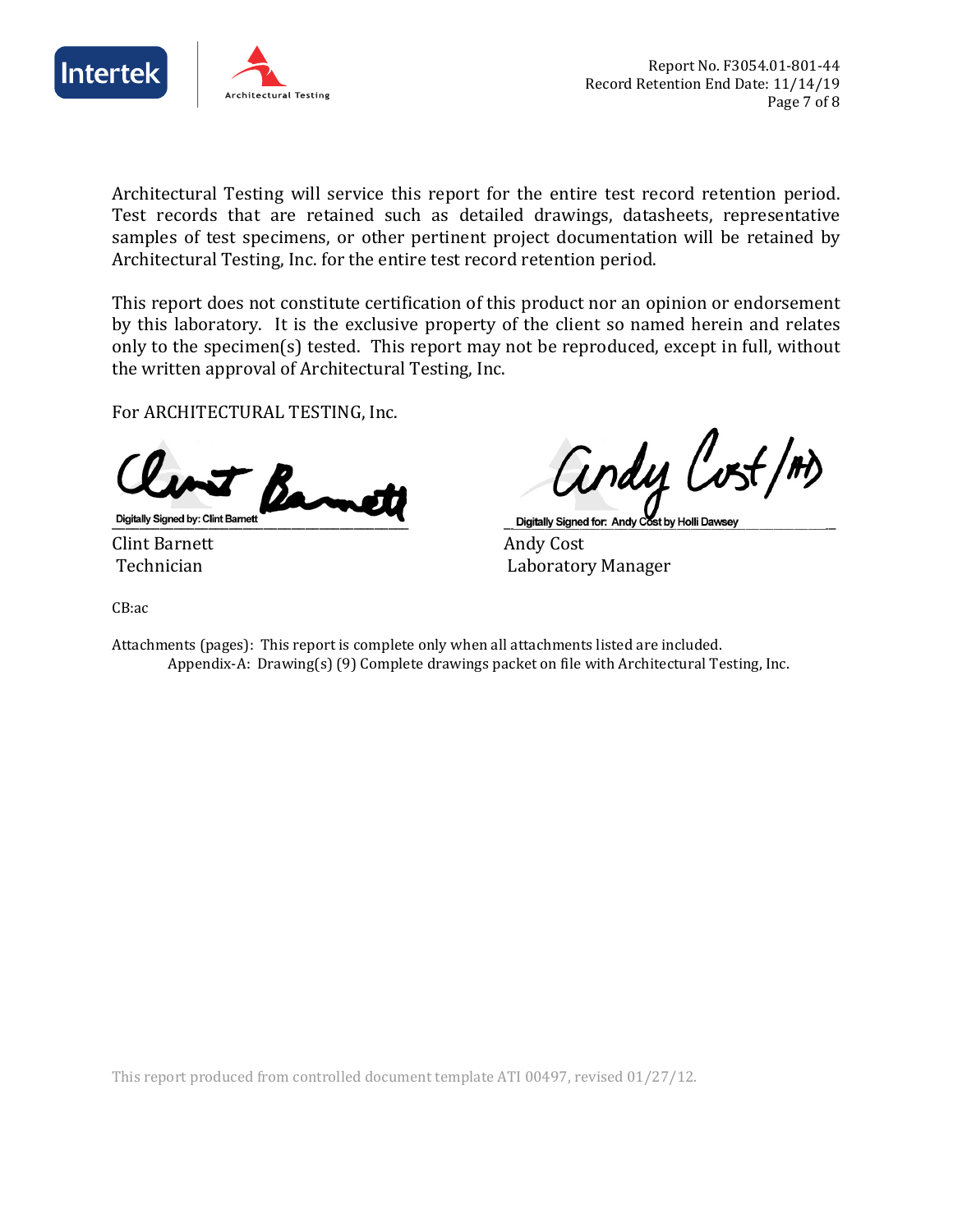



Report No. F3054.01-801-44 Record Retention End Date: 11/14/19 Page 8 of 8

# **APPENDIX A**

**Drawings**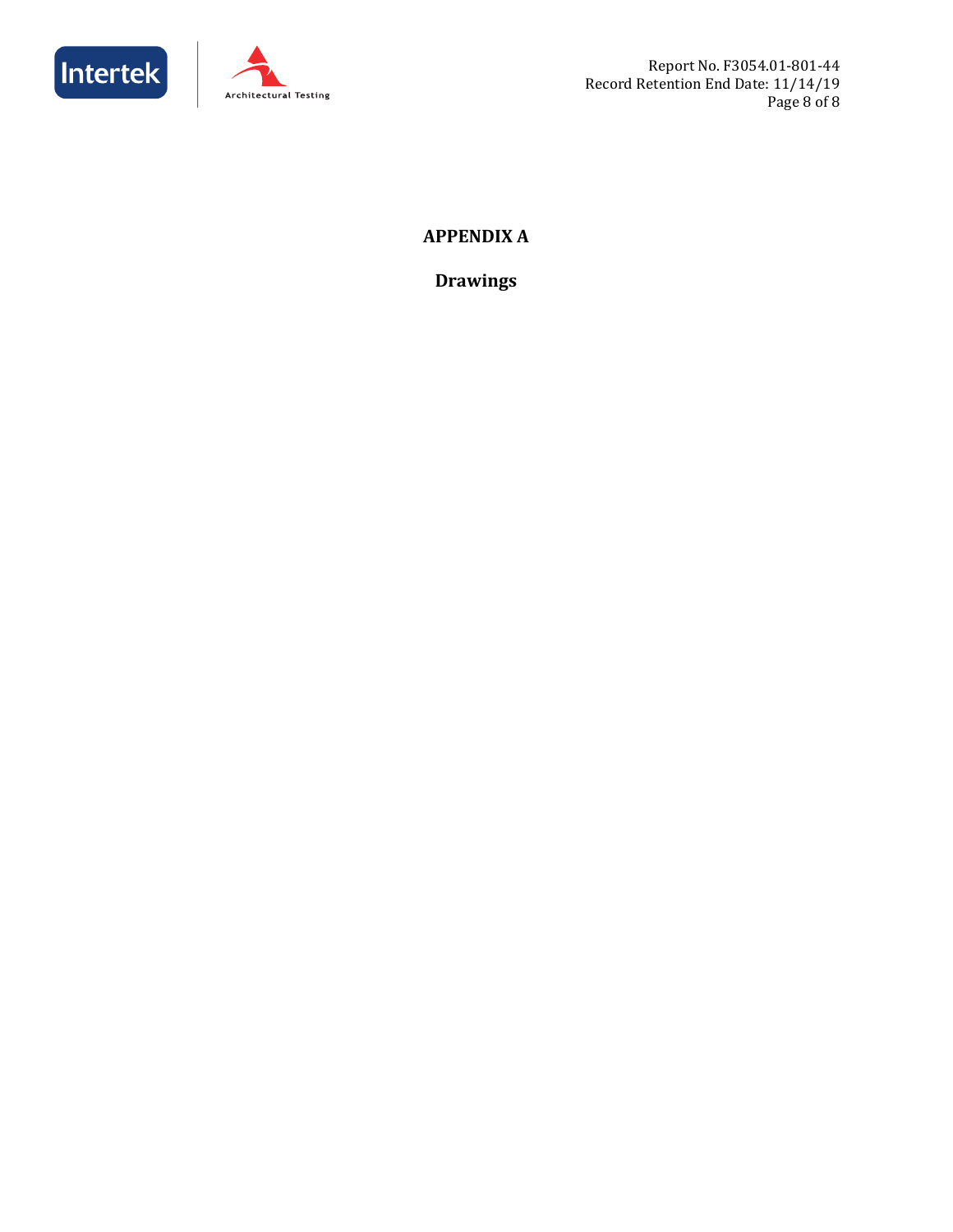And Anyways Strategy

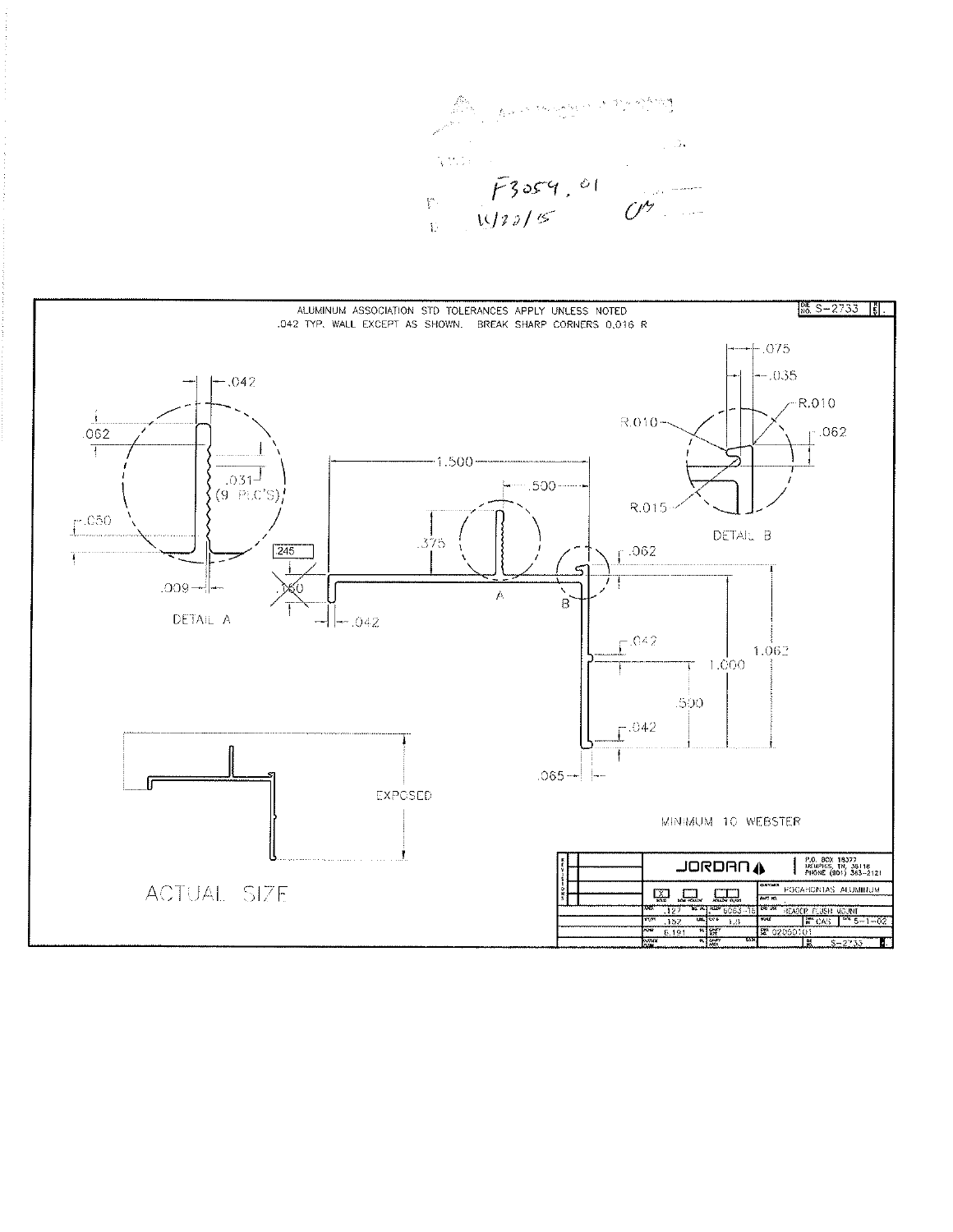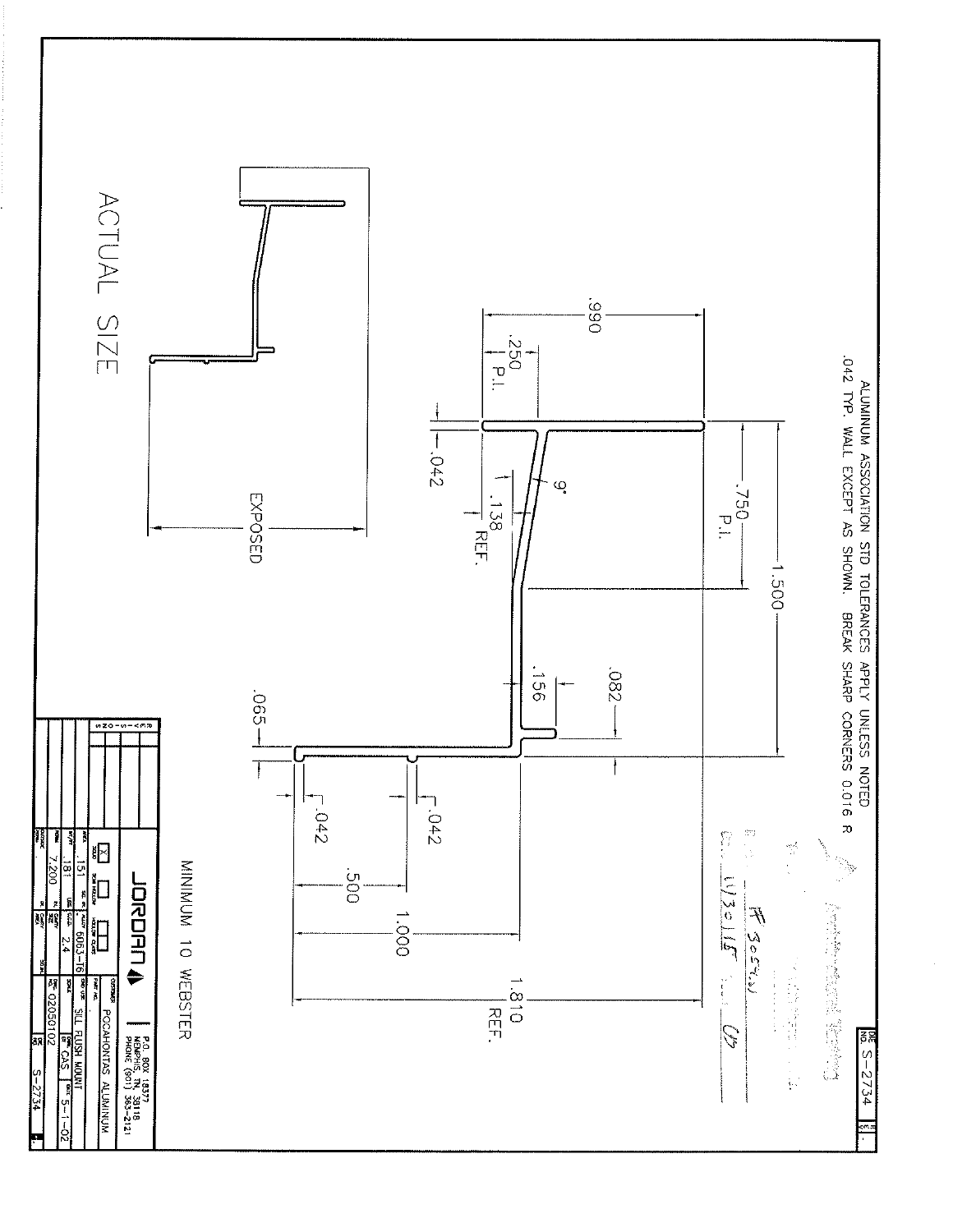$\sqrt{\frac{DE}{NO}}$ हि 5-3606 ALUMINUM ASSOCIATION STD TOLERANCES APPLY UNLESS NOTED  $\ddot{\phantom{a}}$ .042 TYP. WALL EXCEPT AS SHOWN. BREAK SHARP CORNERS.  $-010RX$ .O I O DEEP (2) - 967 -ID MARK .375  $-0.592 .050-$ **R.020** .235 أسبب  $.062$   $\rightarrow$  $.156$ .063  $-.031(9)$  $.243$  $048$  $.115$  $.009 -$ .620 .695 ID MARK - $.080$ .335  $.542$  $\varnothing$ . | 20  $.250$ R.O.IO (17) -.075 لــ 035.  $.075 -$  R.O21 (3)  $-102$ R.O.15 - $-062$ **EXPOSED** P.O. BOX 752268<br>MEMPHIS, TN, 38175-2268<br>PHONE (800) 833-4590<br>PHONE (901) 865-2665<br>FAX (901) 363-8226  $0.20 - 0 - 0.70$ JORDAN 4 CUSTOHER POCATIONTAS ALUMENUM  $\left[\frac{X}{\text{SOLD}}\right]$  $\Box$  $\prod_{\text{boundary}}$ PART NO. **SQ. BY.** ALLOY 606316 END USE FIXED MEETING FAIL **AREA**  $118$  $EBS, C.C.D.$  $\overline{W/T}$ SCALE 4:1 BW DLB MEG/16/2010  $, 142$ **PERTY ME 10061601 POCAHONTAS FMR**<br>RE 5-3606 **ACTUAL SIZE**  $R$   $\overline{G}$   $\overline{G}$   $\overline{G}$   $\overline{G}$   $\overline{G}$   $\overline{G}$   $\overline{G}$   $\overline{G}$   $\overline{G}$   $\overline{G}$   $\overline{G}$   $\overline{G}$   $\overline{G}$   $\overline{G}$   $\overline{G}$   $\overline{G}$   $\overline{G}$   $\overline{G}$   $\overline{G}$   $\overline{G}$   $\overline{G}$   $\overline{G}$   $\overline{G}$   $\overline{G}$   $5.581$ **CUTSIDE BI.** CAVITY  $\overline{\text{so}}$ r  $\mathbb{F}$ 

A recommended  $\frac{1}{2}$  ,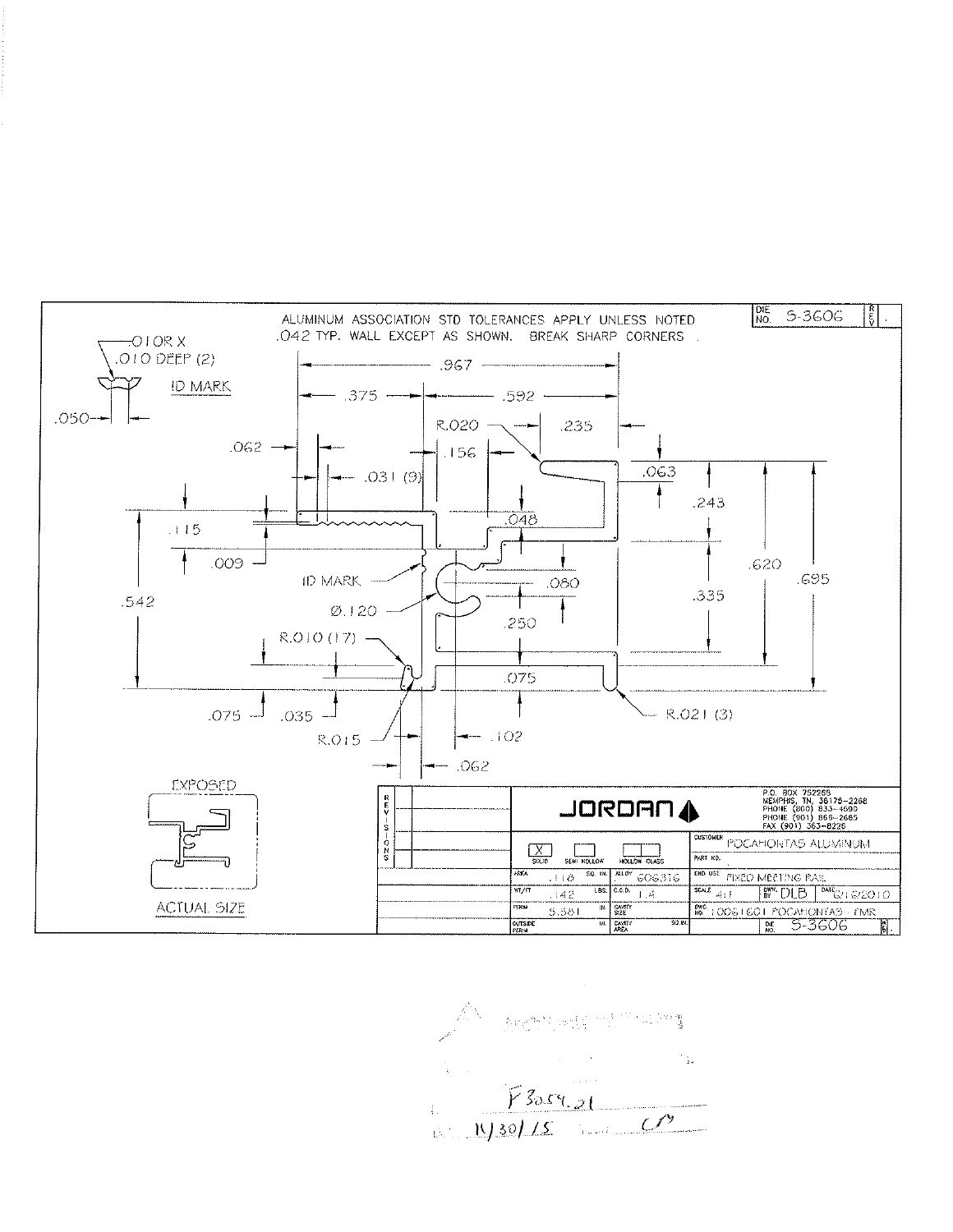

Friday<br>1. Freezes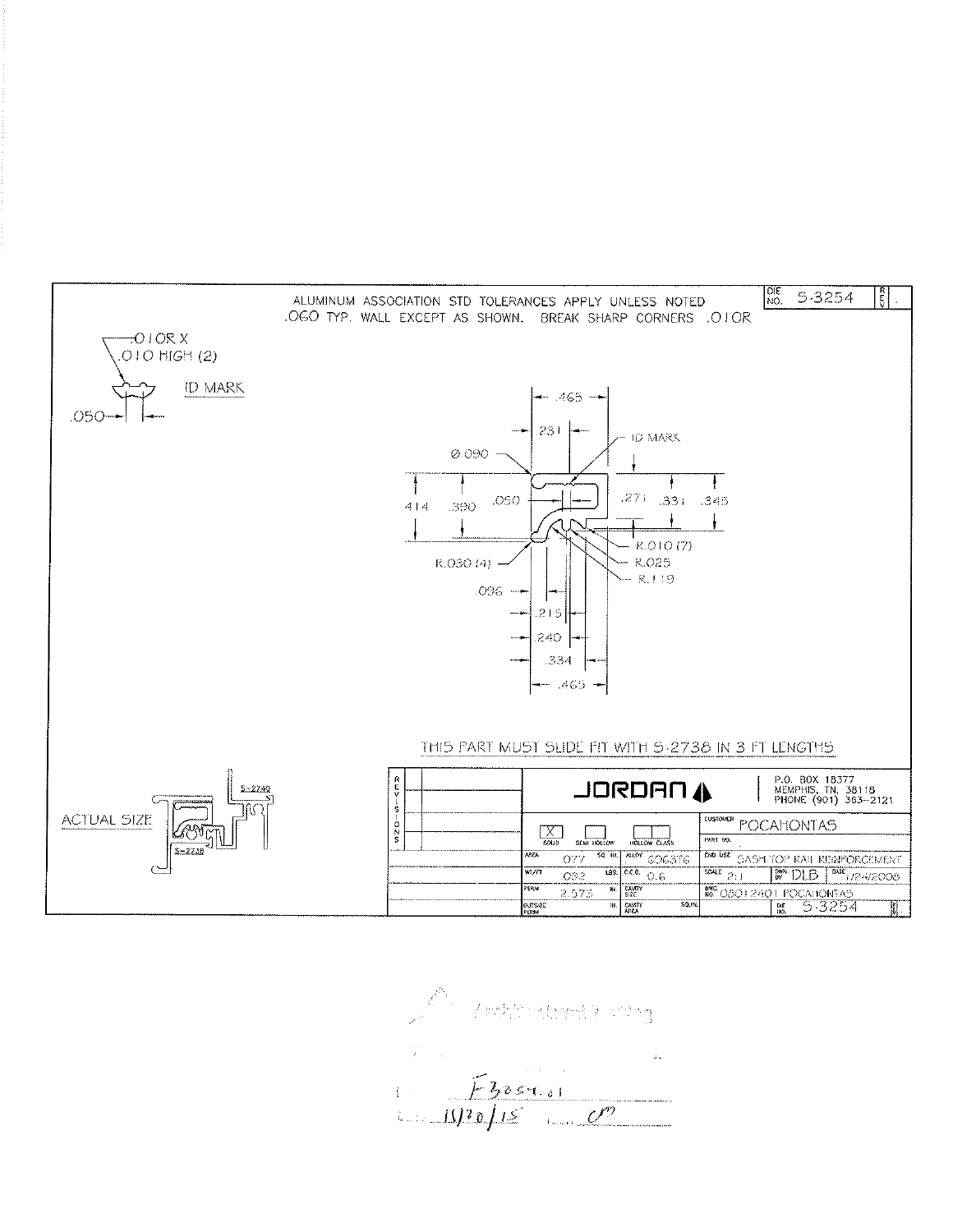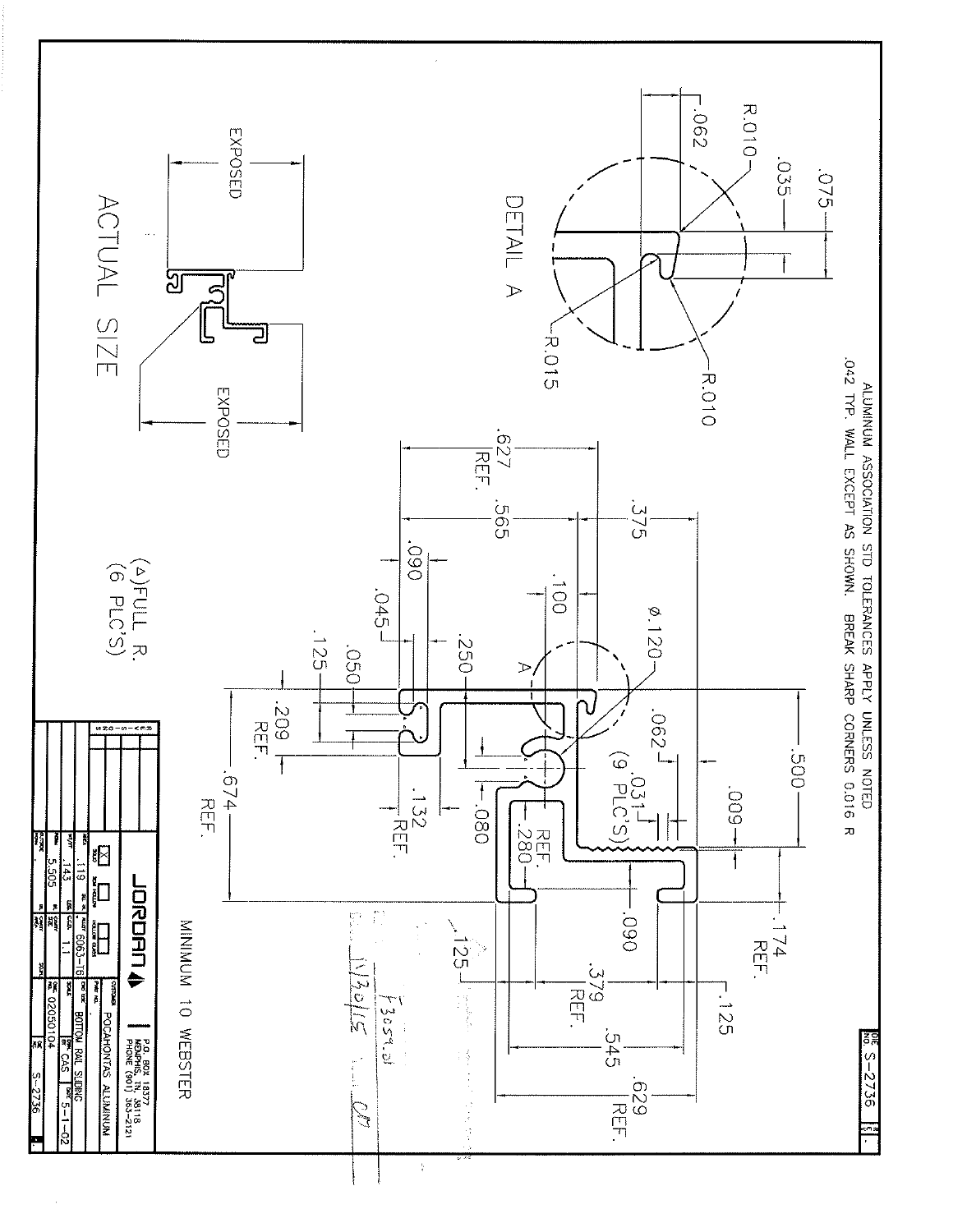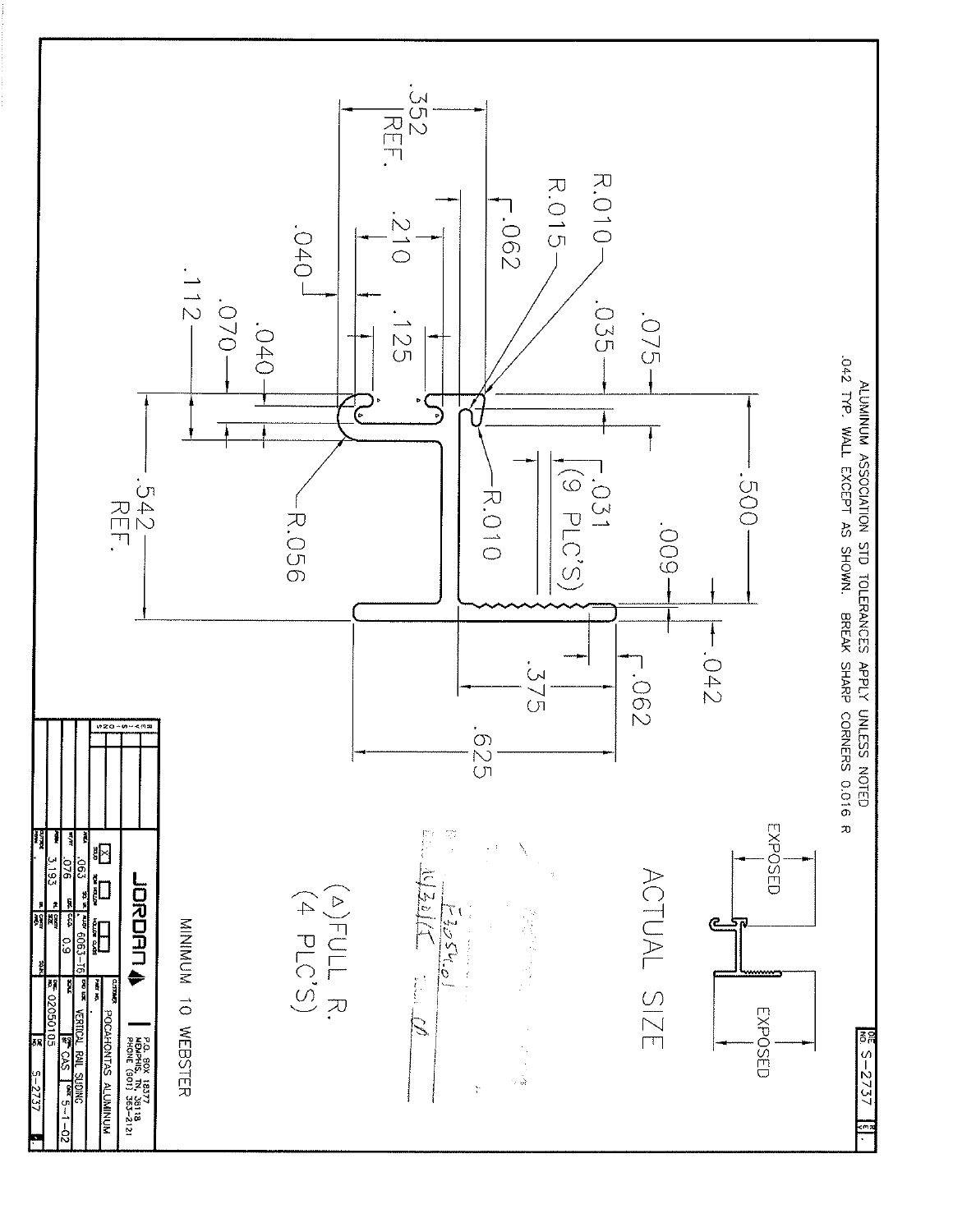